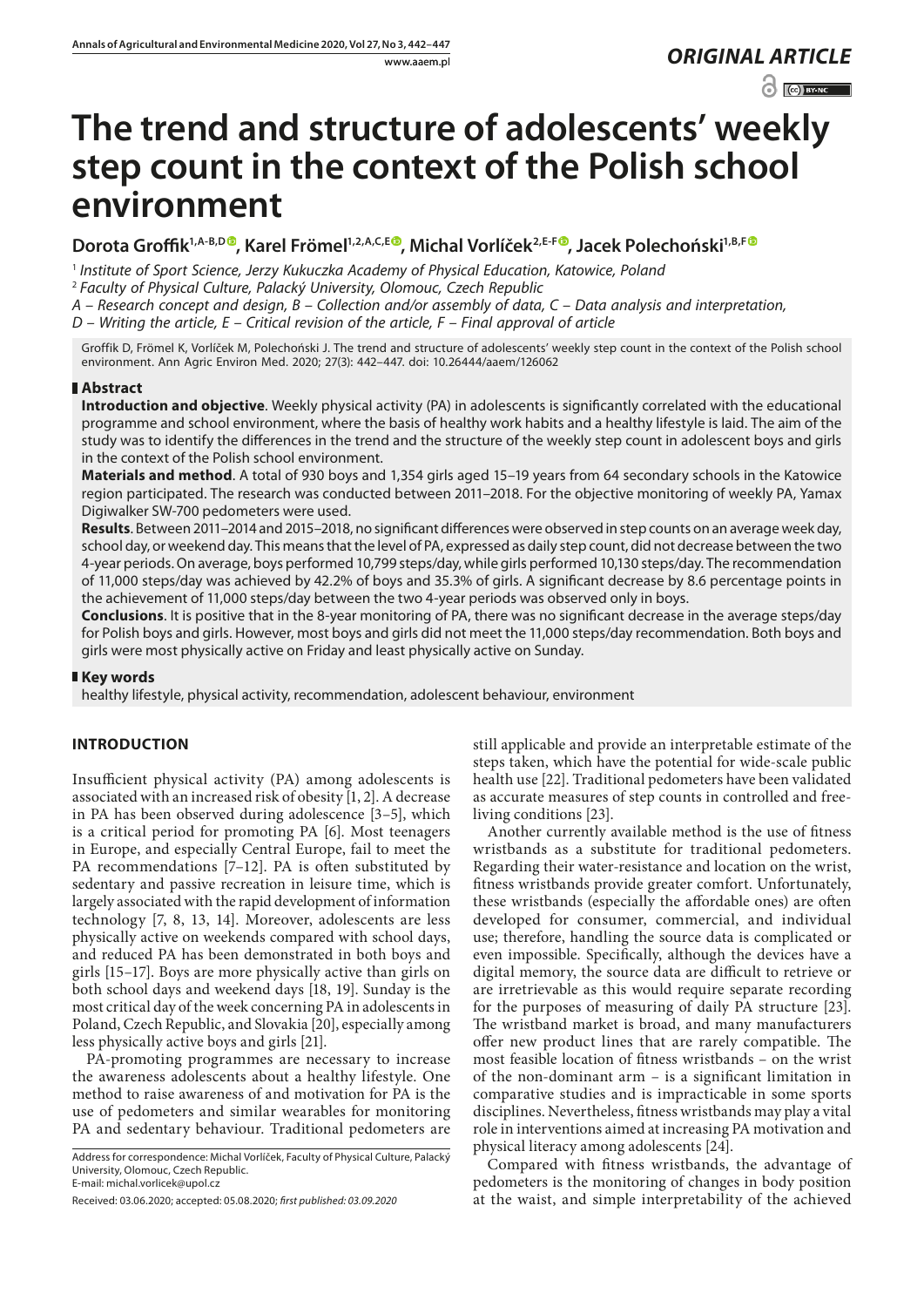level of PA and determination of PA recommendations [9]. In adolescents, the number of steps/day should be 10,000– 11,700; this corresponds to 60 minutes of moderate PA [22], which is recommended for this age category [25]. In the current study, 11,000 steps/day for both girls and boys was recommended, which was based on previous research [9, 26] and other recommendations for youths: 11,500 steps/ day for accelerometer measurement and 9,000 steps/day for pedometer measurement [27], 10,000–11,700 steps/day [22], and 12,000 steps/day [28].

#### **OBJECTIVES**

In research on adolescents' PA, most attention has been given to its volume [29, 30], intensity [27], duration and frequency [31]; however, no research has considered long-term trends in adolescents' PA, and no long-term studies are available on PA trends in Polish adolescents. It was posited that, just as in other countries, there would be a decrease in PA expressed as the number of steps per day. Focused was also directed on the structure of weekly PA expressed as steps/day and adolescents' achievement of steps/day recommendations on each day of the week. In summary, The aim of the study was to present the trends in PA among adolescents expressed as the amount of steps taken each day of the week, by gender and age.

#### **MATERIALS AND METHOD**

**Description of the data.** This research was conducted between 2011–2018 and included 64 secondary schools. The schools were selected according to students' place of residence to avoid repetition of the research in the same schools, to include the main types of schools (grammar, vocational, and professional secondary schools), and to respect various sizes of towns/cities. On average, 6–9 schools were included every year. The classes were selected by the school management not to disturb PA monitoring. Owing to the stricter 'General Data Protection Regulation', 3 schools refused participation because of student registration in the web-based application International Database for Research and Educational Support (Indares; [www.indares.com\)](http://www.indares.com). On average, 5–15% of students in the selected groups refused participation. Written informed consent was obtained from the parent of all participants. In total, the study included 930 boys (age [years]=16.48±0.86, weight [kg]=66.99±11.71, height [cm]=176.58±7.97, body mass index [BMI;  $\text{kg/m}^2 = 21.42 \pm 3.11$ ] and 1,354 girls (age [years]=16.74±0.88, weight [kg]=56.84±8.43, height  $[cm] = 166.04 \pm 6.09$ , BMI  $[kg/m^2] = 20.59 \pm 2.65$ ). Boys and girls were divided into younger (15–16 years) and older (17–18 years).

For the objective monitoring of weekly PA, Digi-Walker SW-700 pedometers (Yamax Corporation, Tokyo, Japan) were used. Despite numerous emerging possibilities of PA monitoring, pedometers are suitable for measuring weekly habitual PA expressed as step counts [32]. Prior to each monitoring block, the pedometers were calibrated for slow and fast walking with a permissible tolerance of 5%. The values of pedometer-derived data were adjusted according to prior recommendations [33]. The data for any single day indicating <1,000 steps were removed, and value30,000 steps on any single day were truncated to 30,000 steps.

The final sample included participants with valid data for at least 3 school days and at least one weekend day. Any missing days were replaced by the values of the closest school day or weekend day. Also excluded were those participants who reported an unrealistic or recurring round number of steps/day (5 participants), and who showed regular daily swimming training (16 participants). Overall, 134 participants were excluded, and 168 values of daily step counts were added. The daily PA recommendation was modified according to Tudor-Locke et al. [22] and set at 11,000 steps/day for both boys and girls. The possible effect of reactivity to weekly PA monitoring was eliminated according to the school timetable by disregarding the first day of monitoring [34]. Participants wore the pedometers for 7 days from the morning (after personal hygiene) throughout the day (except for swimming or bathing) until evening hygiene before going to bed.

The school managers and the teachers involved in the study received feedback on group achievement of PA recommendations, and participants had an opportunity to analyze their results by comparing them with the group in the Indares system.

**Statistical analyses.** Data were analyzed in Statistica version 13 (StatSoft, Prague, Czech Republic). The following approaches were used: descriptive characteristics; crossing tables to analyze the differences in the achievement of PA recommendations; repeated analysis of variance to identify the differences between daily step counts throughout the week; and *d* and  $\eta_p^2$  effect size coefficients:  $0.01 \le \eta_p^2 < 0.06$ (d ≥ 0.2) = small effect size, 0.06 ≤  $n_p^2$  < 0.14 (d ≥ 0.5) = medium effect size, and  $\eta_p^2 \ge 0.14$  (d  $\ge 0.8$ )=large effect size. Based on previous experience and research [20, 21, 23], the threshold value for assessing differences as logically significant was set at > 1,000 steps/day and at 10% in the achievement of the weekly PA recommendation.

#### **RESULTS**

**Number of steps/day in boys and gir – daily average and for each day.** In total, the differences in the average daily number of steps between boys (10,799 steps/day) and girls (10,201 steps/day) were significant ( $F_{(2,2282)}$ =17.14; p < .001,  $\eta_p^2$ =0.007). Concerning daily values, a significant difference was observed between boys and girls on Monday ( $p$  < .001), Tuesday (p <.001), Wednesday (p <.001), Thursday (p = .014), and Sunday ( $p = .049$ ). Significant differences were also observed between the days of the week in boys and girls (days\*gender)  $(F_{(6,13692)}=2.38; p=.027, \eta_p^2=0.001)$  (Tab. 1). On Sunday, both girls and boys achieved the lowest number of steps compared with the other days of the week (on all days p<.001). Girls achieved the highest number of steps on Friday, which significantly differed from the other days (on all day, p<.001). Similarly, the number of steps achieved by boys on Friday was significantly higher compared with Tuesday (p = .004), Thursday (p < .001), Saturday (p < .001), and Sunday ( $p < .001$ ).

**Differences in number of steps/day between days of the week among younger and older boys and girls.** Similarly, significant differences were observed between the days of the week among younger and older boys and girls (days\*gender\*age)  $(F_{(18,13680)} = 2.14; p = .003, \eta_p^2 = 0.003)$  (Tab. 2).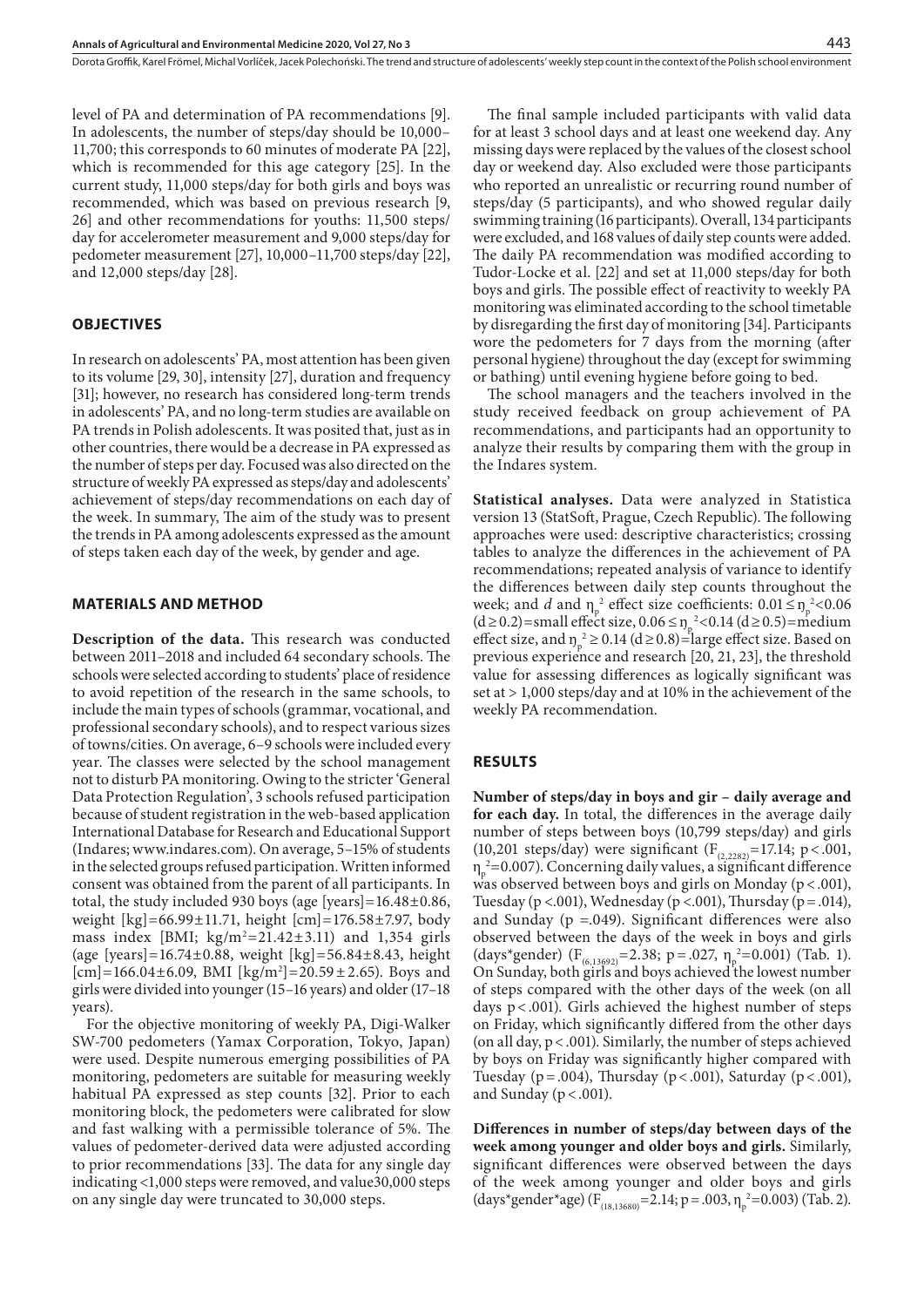#### Table 1. Daily number of steps/day for boys and girls on each day of the week

| Gender                                     | n    | Day            |                |                |                |                |                |               |  |
|--------------------------------------------|------|----------------|----------------|----------------|----------------|----------------|----------------|---------------|--|
|                                            |      | Mon<br>M(SD)   | Tues<br>M(SD)  | Wed<br>M(SD)   | Thu<br>M(SD)   | Fri<br>M SD)   | Sat<br>M(SD)   | Sun<br>M(SD)  |  |
| M                                          | 930  | 11,262 (5,222) | 11,033 (5,155) | 11,459 (5,676) | 10,747 (4,843) | 12,058 (5,288) | 10,206 (6,093) | 8,830 (5,559) |  |
| F.                                         | .354 | 10,433 (4,324) | 10,120 (4,410) | 10,601 (4,824) | 10,270 (4,381) | 11,817 (5,038) | 9,763 (5,299)  | 8,401 (4,808) |  |
| F=2.38, p=.027, $\eta$ <sup>2</sup> =0.001 |      |                |                |                |                |                |                |               |  |

M=boys; F=girls; Mon=Monday; Tues=Tuesday; Wed=Wednesday; Thu=Thursday; Fri=Friday; Sat=Saturday; Sun=Sunday.

**Table 2.** Daily number of steps/day for younger and older boys and girls on each day of the week

| Gender                                  | Age       | n   | Day            |                |                |                |                |                |               |  |
|-----------------------------------------|-----------|-----|----------------|----------------|----------------|----------------|----------------|----------------|---------------|--|
|                                         |           |     | Mon<br>M(SD)   | Tue<br>M(SD)   | Wed<br>M(SD)   | Thu<br>M (SD)  | Fri<br>M(SD)   | Sat<br>M(SD)   | Sun<br>M(SD)  |  |
| M                                       | $15 - 16$ | 505 | 11,686 (5,307) | 11,711 (5,260) | 12,107 (5,949) | 11,181 (4,994) | 12,567 (5,535) | 10,856 (6,281) | 9,257 (5,630) |  |
|                                         | $17 - 18$ | 425 | 10,759 (5,080) | 10,228 (4,913) | 10,689 (5,237) | 10,231 (4,609) | 11,453 (4,917) | 9,433 (5,775)  | 8,322 (5,437) |  |
| F.                                      | $15 - 16$ | 555 | 10,494 (4,313) | 10,763 (4,396) | 11,047 (5,132) | 11,009 (4,220) | 12,387 (4,813) | 10,389 (5,361) | 8,744 (4,968) |  |
|                                         | $17 - 18$ | 799 | 10,390 (4,333) | 9,673 (4,367)  | 10,292 (4,576) | 9,756 (4,419)  | 11,422 (5,154) | 9,329 (5,214)  | 8,163 (4,681) |  |
| F=2.14, p=.003, $\eta_{\rm o}^2$ =0.003 |           |     |                |                |                |                |                |                |               |  |

Age reported in years. M=boys; F=girls; Mon=Monday; Tues=Tuesday; Wed=Wednesday; Thu=Thursday; Fri=Friday; Sat=Saturday; Sun=Sunday.

Per week, younger boys reported, on average, 11,289 steps/day (older boys=10,270 steps/day), while younger girls reported 10,533 steps/day (older girls=9,668 steps/day).

**Achievement of recommended 11,000 steps/day by boys and girls on average for the whole week and for each day.** The daily recommendation of 11,000 steps/day was achieved by 42.2% of boys and 35.3% of girls during the whole week; the difference between boys and girls was significant ( $\chi^2$ =10.96; p<.001, r=0.066). On school days, the recommendation was achieved by 47.5% of boys (30.9% on the weekend) and 40.3% of girls (29.8% on the weekend); the difference between boys and girls was significant ( $\chi^2$ =11.65; p<.001, r=0.069) except on weekend days ( $\chi^2$ =0.2; p =.601, r<0.001). Concerning daily values, a significant difference between boys and girls in the achievement of the recommendation was observed on Monday  $(p=.025)$ , Tuesday  $(p=.002)$ , Wednesday  $(p=.001)$ , and Sunday  $(p=.022)$ . Only on Friday was the recommendation of 11,000 steps/day achieved by more than half of the boys and girls.

Younger boys achieved the recommendation of 11,000 steps/ day significantly more than older boys on all days of the week, except Friday and Sunday. For girls, the only day without a significant difference was Monday (Fig. 1). Logically significant



Figure 1. Meeting the recommendation of 11,000 steps/day by boys and girls on weekdays.

Mon=Monday; Tues=Tuesday; Wed=Wednesday; Thu=Thursday; Fri=Friday; Sat=Saturday; Sun=Sunday.

differences between younger and older boys were observed only on Tuesday and Wednesday, and on Thursday among girls. Concerning the achievement of the recommendation of 11,000 steps/day by younger and older boys, the best day was Friday and the critical day was Sunday. The highest proportion of the achievement of the recommendation was observed in younger boys on Friday (57.1%), while the lowest was among older girls on Sunday (22.7%).

**Overall average numbers of steps/day in boys and girls between 2011–2014 and 2015–2018 per week, on school days and weekend days.** Between 2011–2014 and 2015–2018, no significant differences were observed in the number of steps/day on an average weekday (gender\*period;  $F_{(2,2282)}$ =1.14; p=.286;  $\eta_{p}^{2}$ <0.001), on an average school day  $(F_{(2,2282)}=0.92; p=.338; \eta_p^2<0.001)$ , or on an average weekend day  $(F_{(2,2282)}=0.92; p=.338; \eta_p^2<0.001)$  (Fig. 2). However, irrespective of gender-based differences, a significant decrease was observed in the number of steps/day on weekend days  $(F_{(2,2282)}=6.42; p = 0.01; \eta_p^{2}=0.003)$ , on average, by 508 steps/ day. From a practical perspective, these differences were not considered logically significant.



**Figure 2.** Average number of steps/day in boys and girls for weekdays, school days, and weekend days in 2011–2014 and 2015–2018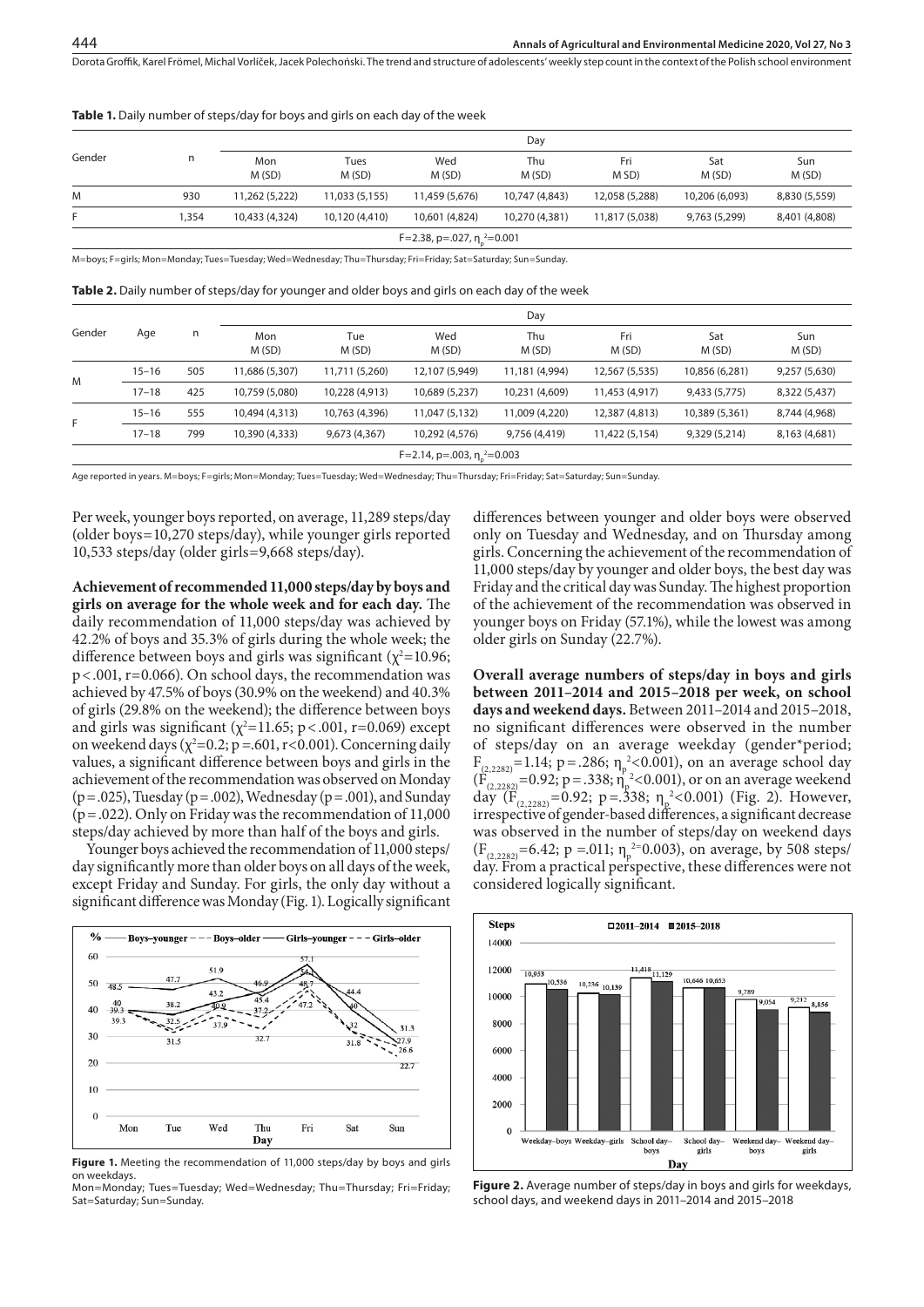**Achievement of the recommended 11,000 steps/day in boys and girls in 2011–2014 and 2015–2018, on average, for the whole week, on school days, weekend days, and for each day.** On an average weekday  $(\chi^2=6.54; p=.011,$ r=0.080), on an average school day ( $\chi^2$ =8.18; p = .004, r=0.093), and on an average weekend day ( $\chi^2$ =5.44; p = .020, r=0.073), boys achieved the PA recommendation significantly more in 2011–2014 as opposed to 2015–2018. In girls, no significant differences were observed in the achievement of the recommendation of 11,000 steps/day between the 2 periods for an average weekday, school day, or weekend day.

Concerning the structure of weekly PA, the recommendation was achieved significantly more on Thursday ( $p < .001$ ), Friday  $(p=.003)$  and Saturday  $(p=.009)$  in boys; and on Thursday  $(p=.018)$  and Sunday  $(p=.004)$  in girls who underwent the PA monitoring in 2011–2014 (Fig. 3). The highest proportion of the achievement of the recommendation (55.4%) was observed in the first period on Friday in boys; the lowest proportion (20.3%)



**Figure 3.** Average achievement of the recommendation of 11.000 steps/day in boys and girls for each day of the week in 2011–2014 and 2015–2018. Mon=Monday; Tues=Tuesday; Wed=Wednesday; Thu=Thursday; Fri=Friday; Sat=Saturday; Sun=Sunday.

#### **DISCUSSION**

The most noteworthy finding of the study is that between 2011–2014 and 2015–2018 there was no significant decrease in PA among adolescent boys and girls represented by the average number of steps per day. In the shorter period between 2016–2018, most PA indicators among Polish adolescents did not change; however, the PA of Polish adolescents was assessed as insufficient [35]. Most studies focusing on the assessment of PA in other countries [36, 37], Europe [11, 38] and globally [39], highlight negative trends and insufficient PA. Therefore, effective ways must be found to promote PA among adolescents in Poland. A significant factor may be a higher number of physical education (PE) lessons; a comparative Polish-Czech study confirmed the positive effect of a higher number of PE lessons, especially on the amount of vigorous PA rather than all-day PA [16]. However, according to other research, on days with participation in PE lessons, adolescents achieve, on average, significantly more steps/ day or moderate-to-vigorous PA/day, compared with days without PE lessons [40–42].

It is also important to increase the active participation of adolescents in organized PA which, in Poland, as opposed to the Czech Republic or Sweden, is rated significantly worse [7]. Active participation of adolescents in organized PA significantly increases the chances of boys and girls achieving the PA recommendations [43].

One of the determining factors that cause a decline in the daily number of steps in adolescents is the decrease in active transportation [44–47]. Therefore, adoption of the habit of walking to and from school is crucial, not only to increase daily PA [48], but also for lifelong PA, especially in girls [49]. Research on walking suggests frequent health, economic, social, and behavioural benefits; thus, this should be promoted in school education [50–52]. Active transportation among adolescent boys and girls in Poland and the Czech Republic represents 22.5% – 24.9% of the overall daily PA [53]. Thus, the development of a friendly and safe environment for the active transportation of adolescents to and from school should be a key priority of local policy There is evidence that in a safe environment for active transportation, Polish and Czech adolescents achieve, on average, 11,024 steps/day; while other adolescents achieve only 9,686 steps/day [51]. Despite the criticism concerning the decrease in the PA of adolescents, the PA behaviour of Polish and other Central and Eastern European adolescents is reasonable, compared with countries with a higher socio-economic status [7, 8].

The observed higher average PA among boys as opposed to girls is consistent with other studies [55–58]. However, it appears crucial to examine the reasons the differences decrease on Thursday, Friday, and Saturday. It is also unknown why, over the long-term, boys and girls achieved the greatest amount of PA on Friday; while the most critical day was Sunday [21, 22, 57]. The solution to this problem requires a deeper analysis concerning the associations between PA across different segments of the day, school programme and course load, as well as the relationship between PA and adolescents' academic stress [59].

An interesting observation concerns the differences between boys and girls in the achievement of the recommended 11,000 steps/day over the two 4-year periods, because a decrease was observed only in boys. Naturally, this fact is influenced by the higher overall PA in boys. It is also necessary to consider the comparison of average results that do not respect the different PA levels [21]. The recommendation of 11,000 steps/day is adequate for Polish adolescent boys and girls; although, the well-reasoned recommendation of 12,000 steps/day in Canada could be more appropriate for more active and competitive adolescents [60]. In contrast, the most problematic inactive groups should be recommended to achieve as least 9,000 steps/day [21]. The inconsistency in PA recommendations and the low compatibility of the results of monitoring of adolescents' PA is also supported by the fact that only 35 European studies (out of 131) confirmed the achievements of daily PA recommendations for young people [61].

The school environment should respond to the lower achievement of PA recommendations at the beginning of the week, which is related to the lower PA on weekend days. To stop the decrease in PA on weekend days, it is further necessary to coordinate the objectives of school PA programmes or appropriate intervention activities [4] with the motivation for group or family PA, and with programmes provided by community leisure institutions. The fact that four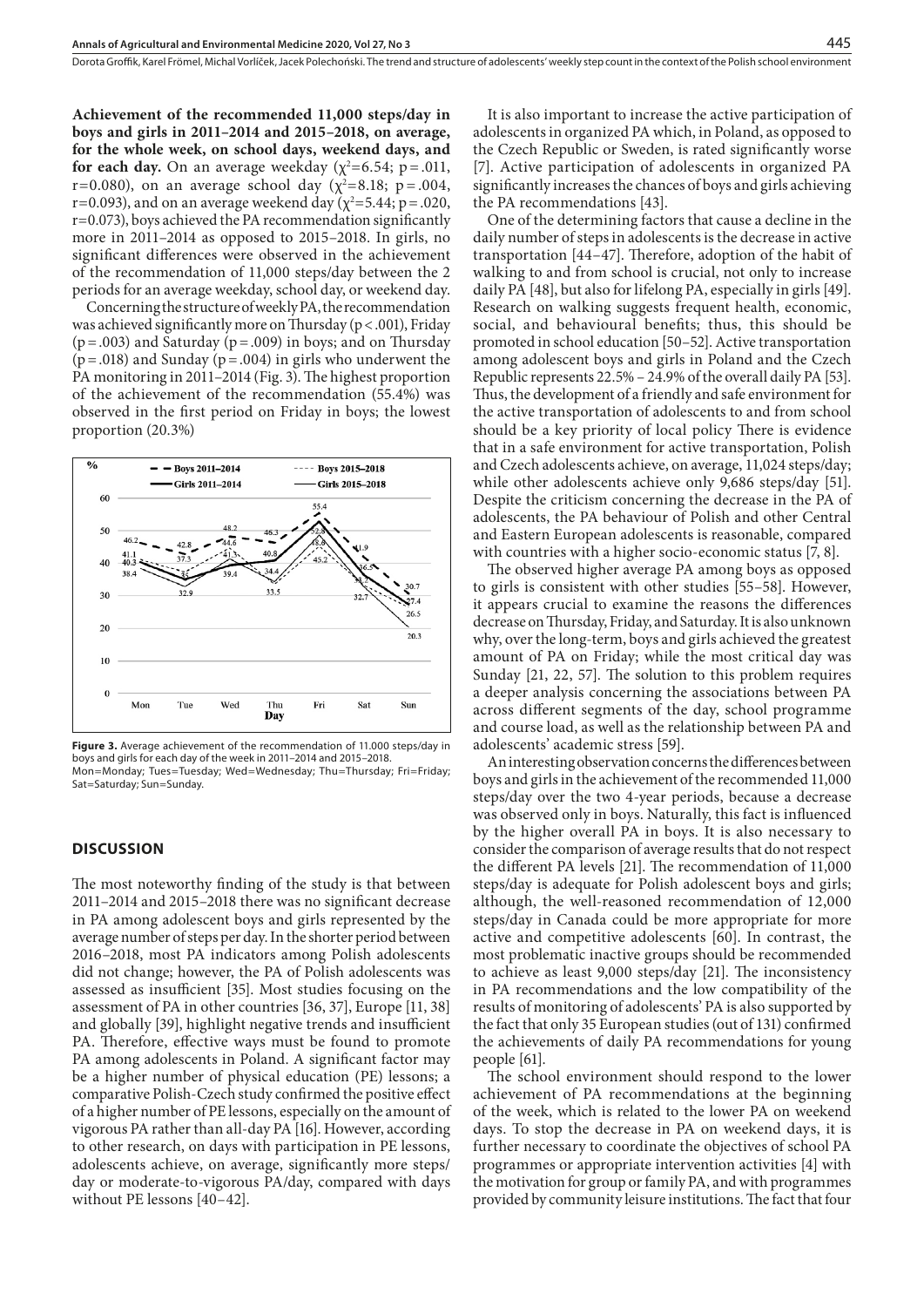in every five adolescents do not experience the enjoyment and social, physical, and mental health benefits of regular PA is, according to Guthold et al. [39], a consequence of political choices and social design. Adolescents' belief about the significance of the monitoring of daily PA, despite the simplified steps/day measure, may be beneficial, especially for less physically active adolescents. Bassett et al. [62] stated that monitoring one's number of steps could increase the daily value by as many as 2,500 steps/day in inactive individuals.

Future research should focus on PA interventions aimed at weekend days, and at a deeper analysis of the school environment in the context of lower PA in boys and girls at the beginning of the week. Moreover, adequate conditions should be provided for continuous monitoring of PA trends in adolescents using simple and compatible fitness wristbands.

**Strengths and limitations of the study.** The strength of this study lies in the demonstration of the trends in the number of daily steps in a cohort of Polish adolescents in the context of the weekly PA structure. To date, a similar study has not been conducted in Poland. Nonetheless, a limitation of this study concerns the difficulties of conducting research in schools, i.e. the impossibility of including a random sample of adolescents. Further, to maintain the same comparative approach to PA monitoring by pedometers, considering the technological development of new attractive wearables, is increasingly difficult.

#### **CONCLUSIONS**

The study indicates possible ways of maintaining and perhaps improving the current trend in adolescents' PA and inducing positive changes in schools to promote a more 'PA-friendly' environment. Between 2011–2014 and 2015–2018, there was no significant decrease in PA among adolescent boys and girls. The daily recommendation of 11,000 steps/day was achieved by 42.2% of boys and 35.3% of girls during whole week. The results highlight the need for a deeper and more representative monitoring of PA trends in Polish adolescents on a broader epidemiological basis.

#### **ACKNOWLEDGEMENTS**

This paper was supported by research grants from the Czech Science Foundation (no. 13-32935S)—"The objectification of comprehensive monitoring of school mental and physical strain in adolescents in the context of physical and mental condition" and the Czech Science Foundation (no. 17–24378S)—"Social norms intervention in the prevention of excessive sitting and PA promotion among Czech adolescents."

#### **REFERENCES**

- 1. Ekelund U, Luan J, Sherar LB, Esliger DW, Griew P, Cooper A. Moderate to vigorous physical activity and sedentary time and cardiometabolic risk factors in children and adolescents. J Am Med Assoc. 2012 Feb; 307(7): 704–12. doi: 10.1001/jama.2012.156
- 2. Kumar B, Robinson R, Till S. Physical activity and health in adolescence. Clin Med (Lond). 2015 Jun; 15(3): 267–72. doi:10.7861/ clinmedicine.15-3-267
- 3. Corder K, Sharp SJ, Atkin AJ, Andersen LB, Cardon G, Page A, et al. Age-related patterns of vigorous-intensity physical activity in youth: The International Children's Accelerometry Database. Prev Med Rep. 2016 Dec; 4: 17–22. doi[:10.1016/j.pmedr.2016.05.006](https://dx.doi.org/10.1016%2Fj.pmedr.2016.05.006)
- 4. Dumith SC, Gigante DP, Domingues MR, Kohl III HW. Physical activity change during adolescence: A systematic review and a pooled analysis. Int J Epidemiol. 2011 Jun; 40(3): 685–98. doi: 10.1093/ije/dyq272
- 5. Katzmarzyk PT, Lee IM, Martin CK, Blair SN. Epidemiology of physical activity and exercise training in the United States. Prog Cardiovasc Dis. 2017 Jun; 60(1): 3–10. doi: 10.1016/j.pcad.2017.01.004
- 6. Corder K, van Sluijs EM, Ekelund U, Jones AP, Griffin SJ. Changes in children's physical activity over 12 months: Longitudinal results from the SPEEDY study. Pediatrics. 2010 Oct; 12(4): e926–35. doi: 10.1542/ peds.2010-0048
- 7. Aubert S, Barnes JD, Abdeta C, Abi Nader P, Adeniyi AF, Aguilar-Farias N, et al. Global Matrix 3.0 Physical activity report card grades for children and youth: Results and analysis from 49 countries. J Phys Act Health. 2018 Nov; 15(S2): S251–73. doi: 10.1123/jpah.2018-0472
- 8. Gába A, Rubín L, Badura P, Roubalová E, Sigmund E, Kudláček M, et al. Results from the Czech Republic's 2018 Report Card on Physical Activity for Children and Youth. J Phys Act Health. 2018 Nov; 15(2): S338–40. doi: 10.1123/jpah.2018-0508
- 9. Frömel K, Svozil Z, Chmelík F, Jakubec L, Groffik, D. The role of physical education lessons and recesses in school lifestyle of adolescents. J Sch Health. 2016 Feb; 86(2): 143–51. doi: 10.1111/josh.12362
- 10. Hubáčková R, Groffik D, Skrzypnik L, Frömel K. Physical activity and inactivity in primary and secondary school boys' and girls' daily program. Acta Gymnica. 2016; 46(4): 193–200. doi: 10.5507/ag.2016.020
- 11. Sigmundova D, El Ansari W, Sigmund E, Fromel K. Secular trends: A ten-year comparison of the amount and type of physical activity and inactivity of random samples of adolescents in the Czech Republic. BMC Public Health. 2011 Sep; 11: 731. doi: 10.1186/1471-2458-11-731
- 12. World Health Organization Regional Office for Europe. Physical Activity Factsheets for the 28 European Union Member States of the WHO European Region. Copenhagen: World Health Organization; 2018. p. 148.
- 13. Gába A, Rubín L, Sigmund E, Badura P, Dygrýn J, Kudláček M, et al. Executive summary of the Czech Republic's 2018 Report Card on Physical Activity for Children and Youth. Acta Gymnica. 2019; 49(2): 92–102; doi: 10.5507/ag.2019.007
- 14. Yang L, Cao C, Kantor ED, Nguyen LH, Zheng X, Park Y, et al. Trends in sedentary behavior among the US population, 2001–2016. JAMA. 2019 Apr; 321(16): 1587–97. doi: 10.1001/jama.2019.3636
- 15. Fairclough SJ, Ridgers ND, Welk G. Correlates of children's moderate and vigorous physical activity during weekdays and weekends. J Phys Act Health. 2012 Jan; 9(1): 129–37. doi: 10.1123/jpah.9.1.129
- 16. Frömel K, Kudlacek M, Groffik D, Chmelik F, Jakubec L. Differences in the intensity of physical activity during school days and weekends in Polish and Czech boys and girls. Ann Agric Environ Med. 2016 Jun; 23(2): 357–60. doi: 10.5604/12321966.1203905
- 17. Groffik D, Mitáš J, Jakubec L, Svozil Z, Frömel K. Adolescents' physical activity in education systems varying in the number of weekly physical education lessons. Res Q Exerc Sport. 2020 Jan; 24: 1–11. doi: 10.1080/02701367.2019.1688754
- 18. Bergier B, Bergier J, Paprzycki P. Level and determinants of physical activity among school adolescents in Poland. Ann Agric Environ Med. 2014; 21(1): 75–8. [doi: 10.1186/1479-5868-5-2](https://doi.org/10.1186/1479-5868-5-2)
- 19. Jakubec L, Frömel K, Chmelík F, Groffik D. Physical activity in 15–17-year-old adolescents as compensation for sedentary behavior in school. Int J Environ Res Public Health. 2020; 17(9): 3281. [doi:](https://doi.org/10.3390/ijerph17093281)  [10.3390/ijerph17093281](https://doi.org/10.3390/ijerph17093281)
- 20. Nováková Lokvencová P, Frömel K, Chmelík F, Groffik D, Bebčáková V. School and weekend physical activity of 15–16 year old Czech, Slovak and Polish adolescents. Acta Univ Palacki Olomuc Gymn. 2011; 41(3): 39–45. doi: 10.5507/ag.2011.019
- 21. Groffik D, Fromel K, Badura P. Composition of weekly physical activity in adolescents by level of physical activity. BMC Public Health. 2020 Apr; 20: 562. doi: [10.1186/s12889-020-08711-8](https://dx.doi.org/10.1186%2Fs12889-020-08711-8)
- 22. Tudor-Locke C, Craig CL, Beets MW, Belton S, Cardon GM, Duncan S, et al. How many steps/day are enough? For children and adolescents. Int J Behav Nutr Phys Act. 2011 Jul; 8: 78. doi: 10.1186/1479-5868-8-78
- 23. Šimůnek A, Dygrýn J, Jakubec L, Neuls F, Frömel K, Welk GJ. Validity of Garmin Vívofit 1 and Garmin Vívofit 3 for school-based physical activity monitoring. Pediatr Exerc Sci. 2019 Feb; 31(1): 130–36. doi: 10.1123/pes.2018-0019
- 24. Vorlíček M, Baďura P, Mitáš J, Rubín L, Banátová K, Kolarčik P, et al. Čeští adolescenti si vytváří zkreslené sociální normy v kontextu sobotní